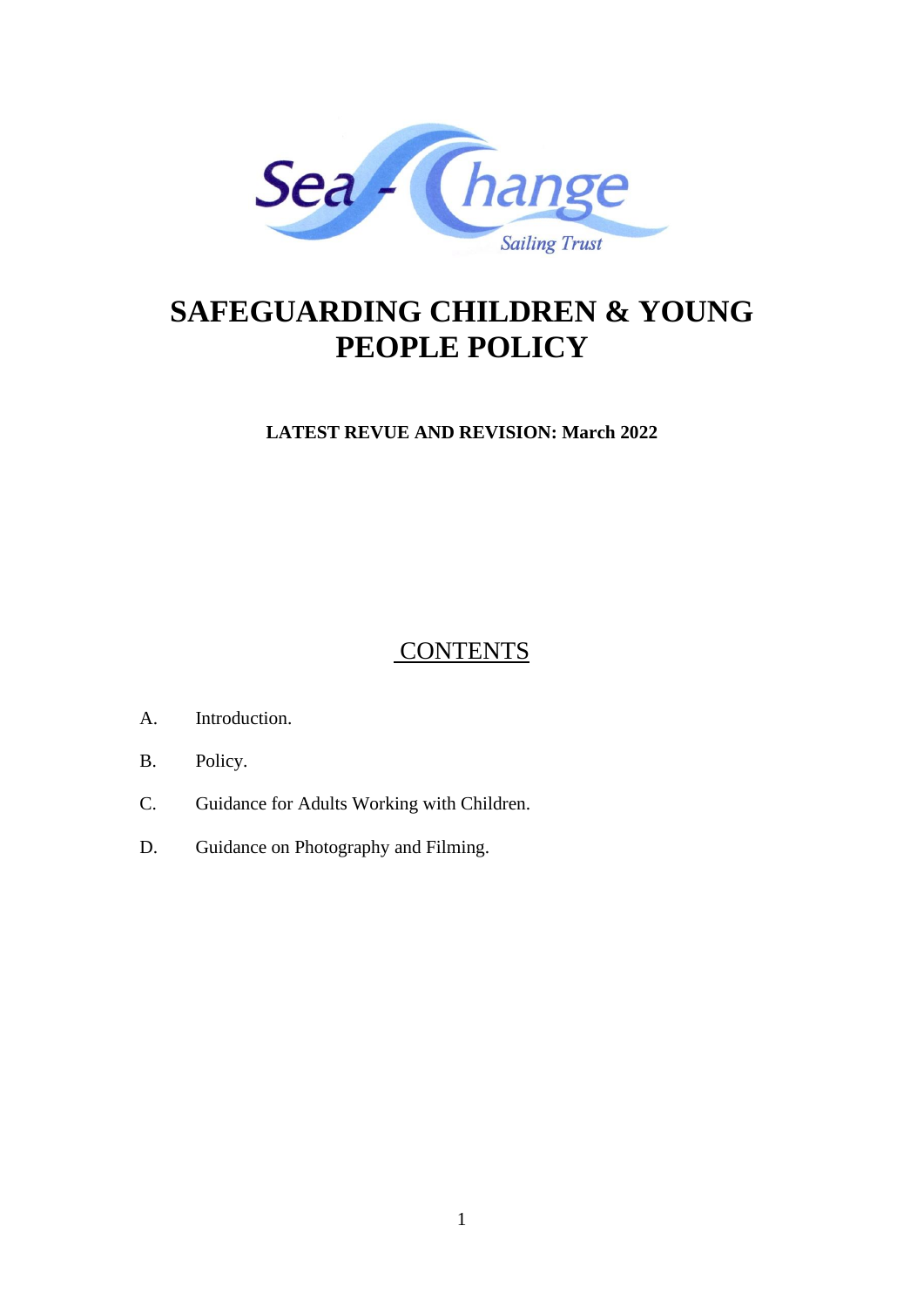# **INTRODUCTION TO SEA CHANGE SAILING TRUST'S**

## **SAFEGUARDING CHILDREN & YOUNG PEOPLE POLICY**

### **(A)**

Outdoor activity makes a really positive contribution to the lives of children and young people and encourages them to reach their full potential physically, emotionally, socially, and personally. Sea Change Sailing Trust staff, instructors and volunteers have important responsibilities to seek to promote sailing and adventurous activities in a safe environment.

The Child Safeguarding policy of the SCST is set out under the following headings:

1. Safeguarding Children policy.

.

- 2. Guidance for adults in their conduct with children.
- 3. Guidance about Photography and filming.

These policies will be reviewed annually by the Trustees of the charity.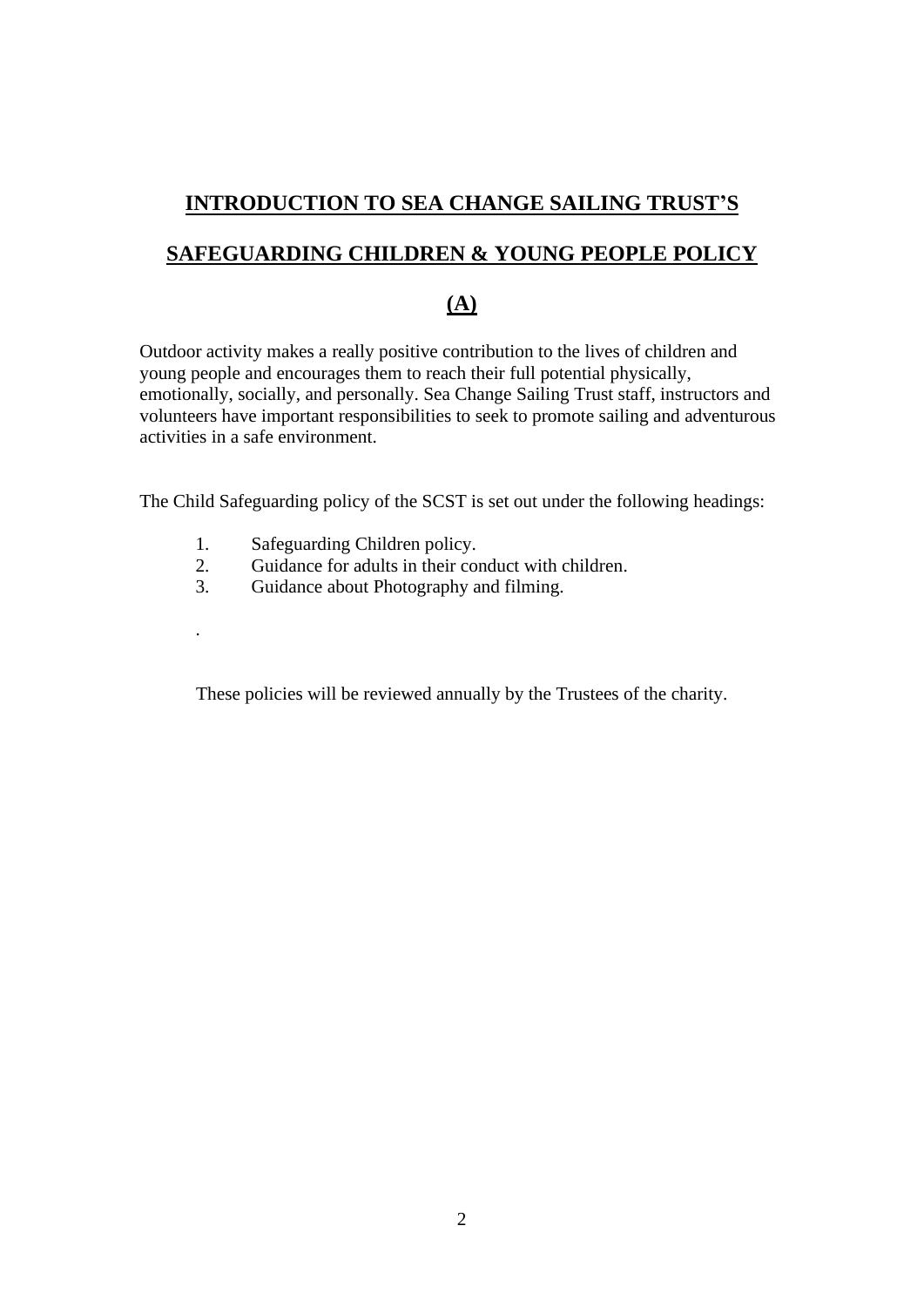# **SEA CHANGE SAILING TRUST**

## **SAFEGUARDING CHILDREN & YOUNG PEOPLE POLICY**

## **(B)**

#### 1. General

- 1.1 SEA CHANGE SAILING TRUST (SCST) recognises that safeguarding the welfare of children and young people is important. SCST has a duty of care to children when they are participating in any activities organised by the Charity and will take reasonable steps to provide an appropriately safe environment for those activities.
- 1.2 SCST will seek to take such steps as it reasonably can to safeguard children from physical, sexual, and emotional harm or abuse whilst participating in activities organised by the Charity.
- 1.3 SCST will take reasonable steps to ensure that all children taking part in activities organised by it do so in a reasonably safe environment and will ensure risks are adequately assessed.
- 1.4 SCST actively seeks to:
	- Accept its responsibilities in caring for children and young people and those who work with them.
	- Be committed to good practice in work with children and young people.
	- Recognise that safeguarding children and young people is the responsibility of everyone, not just those who work with children and young people.
	- Be prepared to review its ways of work to incorporate current recognised good practice.

#### 1.5 SCST will:

- Treat all children with respect and celebrate their achievements.
- Seek to exercise all due care in the recruitment and selection of all adults, whether paid or voluntary, who will be involved in the organisation or running of its activities.
- Respond to all concerns and allegations appropriately.
- Seek so far as reasonably practicable to ensure that all adults, whether paid or voluntary, who will be involved in the organisation of its activities are aware of the guidance contained in the document "Guidance for adults working with children and young people."
- 1.6 SCST will have regard to the desirability of adults who are involved with the organisation. Where appropriate all staff and volunteers must have a current DBS records clearance.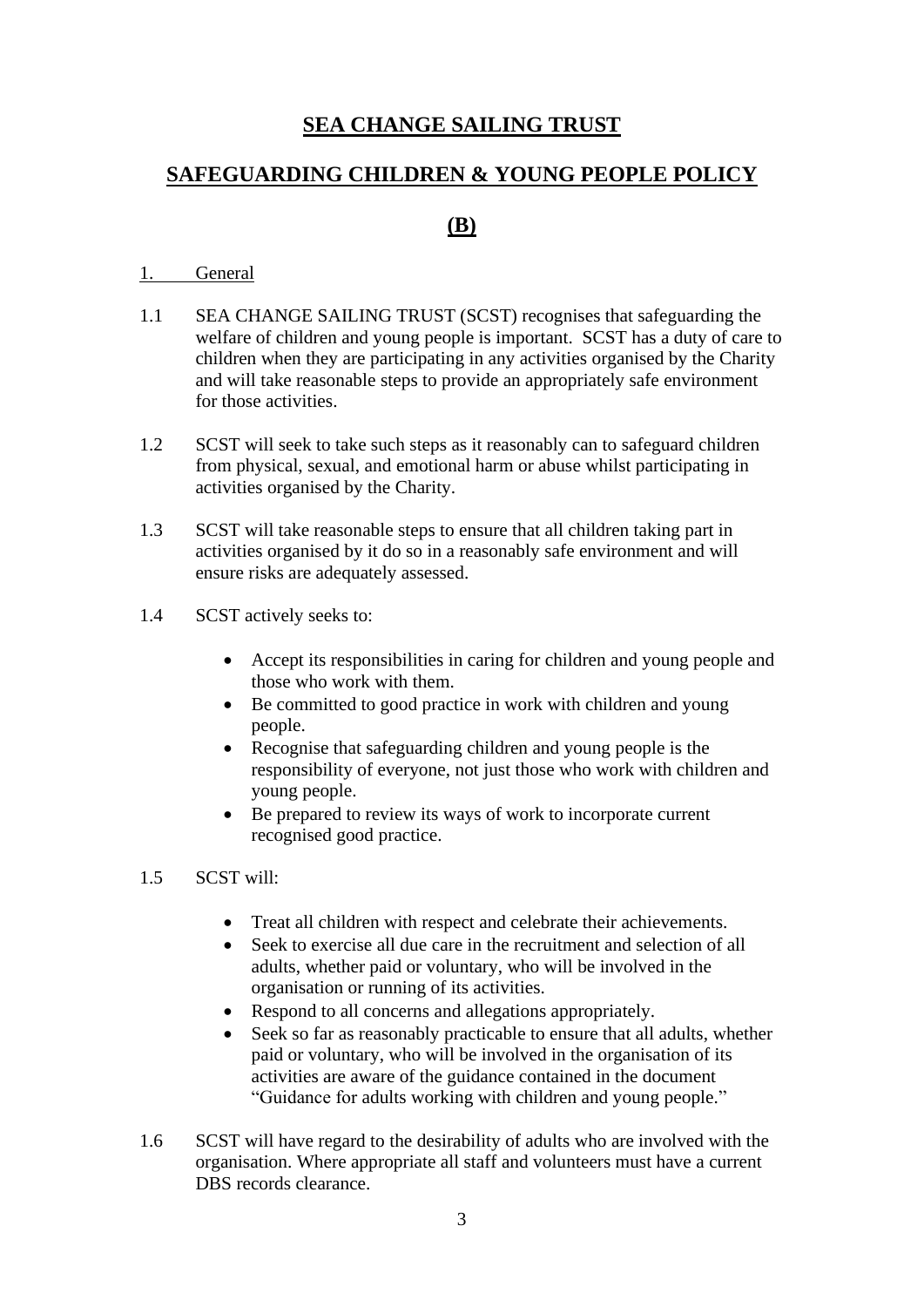- 1.7 SCST welcomes all participants. It relies upon the compliance of staff, group leaders and volunteers of SCST complying with the guidance attached to this policy. Those who deliberately take unfair advantage of their position of trust or behave in an inappropriate manner either on or off the water, can expect to be brought to account.
- 1.8 Excessive foul or abusive language, intimidation, aggressive behaviour, or lack of respect for others or their property will not be tolerated.
- 1.9 Individuals who have relevant concerns about the welfare of any child are encouraged to discuss those concerns with SCST's named Child Safeguarding Officer.
- 1.10 It is intended that this policy will be reviewed at least annually or when required to comply with changes in legislation.

#### 2. Child Safeguarding Officers

- 2.1 SCST will appoint a named Child Safeguarding Officer.
- 2.2 SCST will publicise that person's name and contact details.
- 2.3 The SCST's Child Safeguarding Officer will be responsible for:
	- Monitoring and recording concerns.
	- Liaison with other agencies as appropriate.
- 2.4 The SCST's Child Safeguarding Officer is NOT responsible for passing on or reporting allegations or concerns which are made or expressed to them to the relevant Children's Services Department or to any other person or authority. That responsibility is primarily that of the person making the allegation or expressing the concern.
- 2.5 SCST will seek:
	- To have a named Child Safeguarding Officer present or contactable at all reasonable times.
	- To identify the Child Safeguarding Officer by posting their name in a publicly accessible place within the organisation.
	- To facilitate communication with the Child Safeguarding Officers by publishing their mobile telephone numbers or otherwise.
- 3. Confidentiality